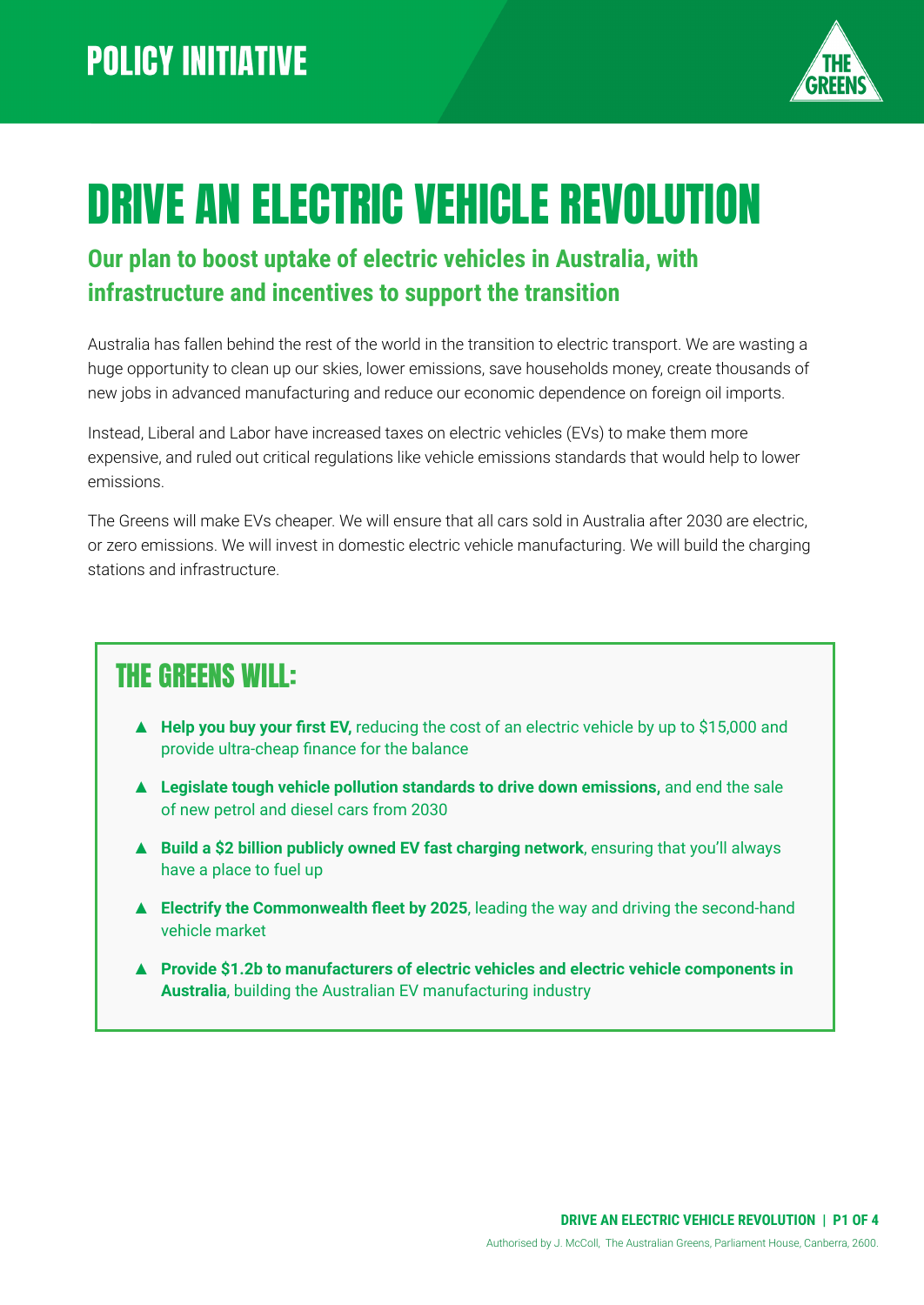

### PAYING FOR OUR PLAN

By making billionaires and big corporations pay their fair share of tax and winding back handouts to big polluters, we can build a better life for all of us.

1 in 3 big corporations pays no tax and many big corporations and billionaires send their profits offshore tax free.

The Greens will tax billionaires with a new 'billionaires tax', require big corporations making excessive profits to pay a 'corporate super-profits tax' and axe billions of dollars in handouts to the coal, oil and gas giants that are driving the climate crisis.

These measures have all been costed by the independent Parliamentary Budget Office.

When big corporations and billionaires pay their fair share, everyone can have the services they need for a better life.

### **REDUCE THE COST OF ELECTRIC VEHICLES**

While electric vehicles are already cheaper to own than equivalent petrol cars, the up-front price remains higher. Over time this is coming down as batteries get cheaper, but the Government has done nothing to help, instead actively opposing measures that would help make EV's cheaper.

That is why the Greens will make zero emissions vehicles more affordable by the creation of a First EV Rebate and First EV Loan:

#### **First EV Rebate**

The First EV Rebate would provide up to \$10,000 for your first electric vehicle,<sup>1</sup> with the total maximum grant size declining over the coming years as EV uptake increases and phasing out entirely after 2.5 million vehicles have been rebated under the scheme.

There would be a 50% loading for buying an Australian made vehicle, allowing for rebates up to \$15,000 and providing a key incentive for the reboot of local automotive manufacturing.

| Eligible Buyers | Total Rebate (Import vs<br>Australia Made) |
|-----------------|--------------------------------------------|
| First 100,000   | \$10,000 / \$15,000                        |
| Next 200,000    | \$7,500 / \$11,250                         |
| Next 200.000    | \$5,000 / \$7,500                          |
| Next 500,000    | \$3,000 / \$4,500                          |
| Next 500,000    | \$2,000 / \$3,000                          |
| Next 1.000.000  | \$1,000 / \$1,500                          |

*existing electric vehicle owners who have not yet received a rebate would also be eligible.*

<sup>1</sup> *Each individual would be eligible for up to one rebate, with a register to be kept by the Clean Energy Regulator on receipt of the rebate. Given low uptake of electric vehicles to date, this would be the first electric vehicle for most individuals, however*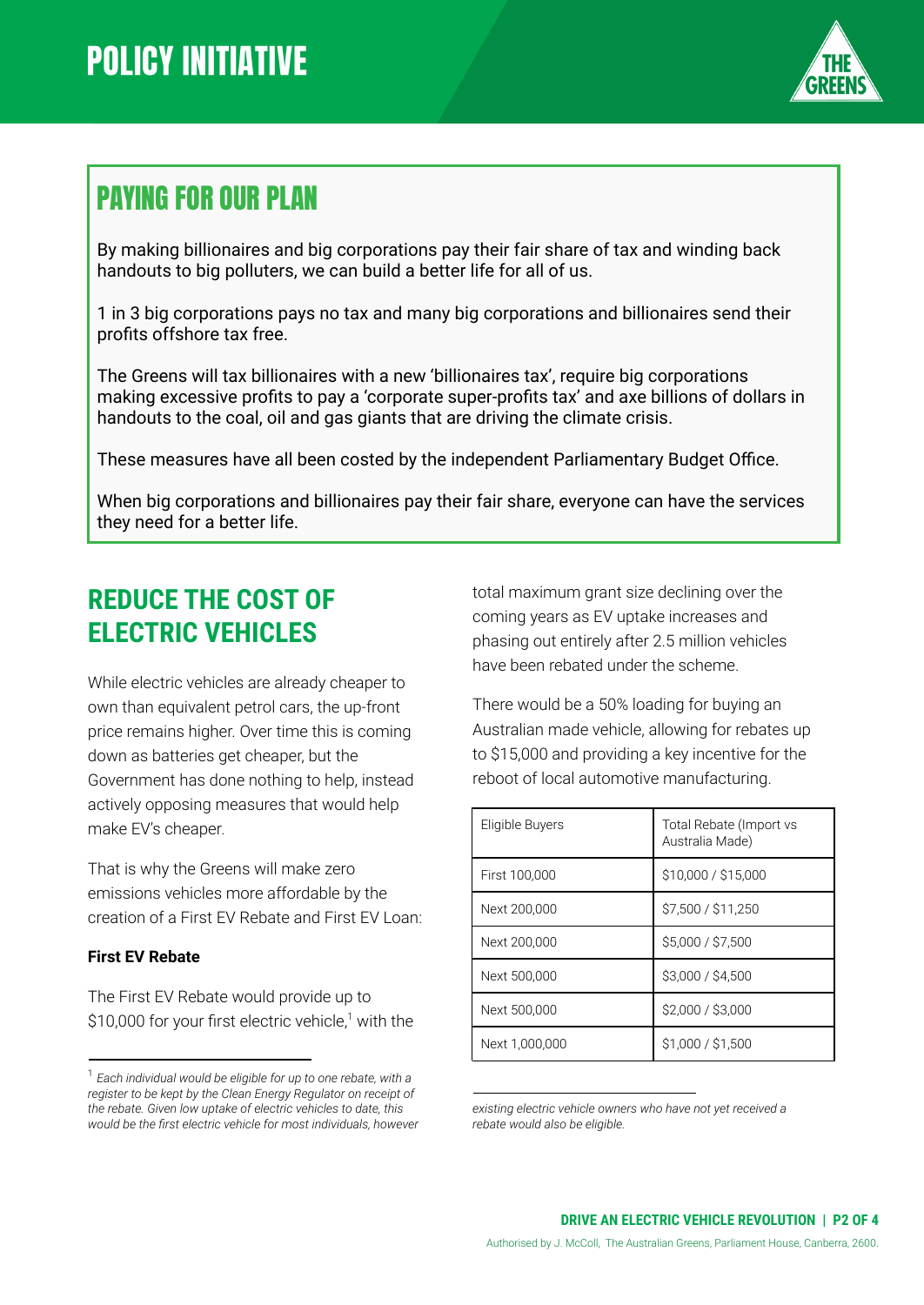## **POLICY INITIATIVE**



#### **First EV Loan**

In addition, the Commonwealth would provide all recipients of the First EV Rebate with an opportunity to utilise the First EV Loan.

This First EV Loan would dramatically reduce the interest paid for those who need financing to afford their vehicle. The Commonwealth would finance up to \$50,000 of the remaining price of the vehicle at concessional rates well below the market standard.

#### **LEGISLATE TOUGH VEHICLE EMISSIONS STANDARDS**

To reach net-zero emissions by 2035, we must transform how we transport people and goods.

Around the world, countries are announcing phase out dates for the sale of new internal combustion engine cars. For example, the United Kingdom and many members of the European Union have agreed to phase out petrol cars by 2030.

Meanwhile, Australia is one of the few remaining countries in the OECD yet to implement  $CO<sub>2</sub>$  emission standards.

By requiring the big automakers to sell lower emission cars (as they are required to do in the USA, Europe and Japan), the Australian Government has projected that households would save about \$519 per year by 2025.

Because of the power of the oil lobby, this policy was scuttled by the Morrison Government and has now been abandoned by the Labor opposition, despite it saving drivers money and

putting more EVs and fuel efficient vehicles onto our roads.

To reach these targets the Greens will implement a light vehicle emissions standard of 105g/km by 2025, ratcheting down to 0g/km by 2030 and requiring 100% of sales to be electric, plug-in hybrid or fuel cell vehicles by 2030 (except for specialist vehicles).

### **\$2 BILLION FOR FAST CHARGING INFRASTRUCTURE**

Using and charging electric vehicles should be simple and straightforward, no matter where you live.

The Greens will provide \$2 billion over the next two years to FutureGrid, our proposed publicly owned electricity transmission and distribution company, to build new electric vehicle charging infrastructure.

This funding will be prioritised for fast charging stations that allow drivers to get to 80% charge in approximately 15-30 minutes, with a focus on installing over 30,000 fast chargers at critical points all across the country. This will ensure that everyone has access to the electric vehicle revolution.

#### **ELECTRIFY THE COMMONWEALTH FLEET**

The Commonwealth has over ten thousand cars in its fleet. The Greens will make sure that all new Commonwealth vehicles are electric by 2025, not only contributing to the decarbonisation of the Commonwealth's own energy use, but injecting a large number of EVs